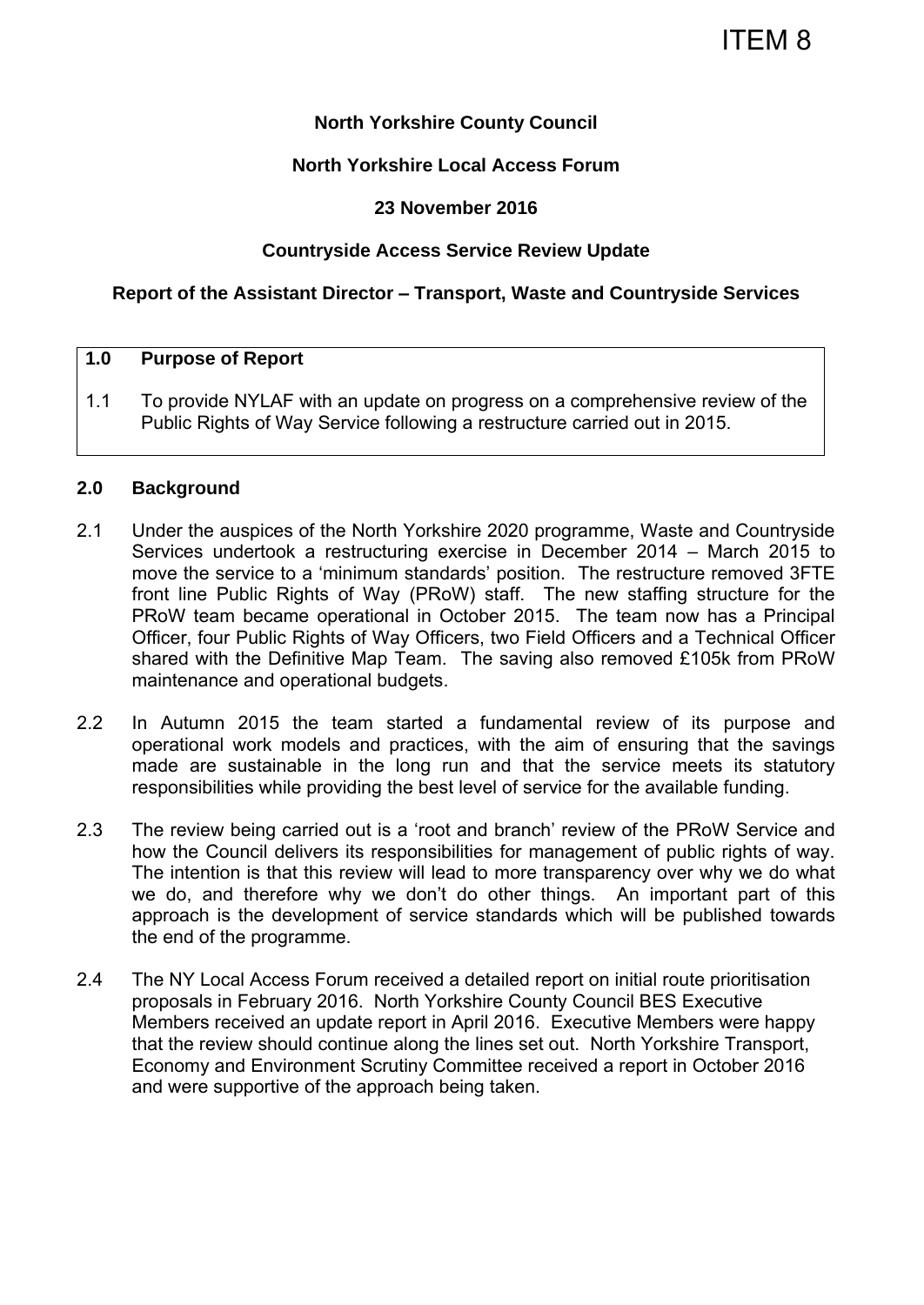## **3.0 Update on Review Progress at October 2016**

- 3.1 Paragraph 3.2 sets out the scope of the review programme, and provides an update on what has been achieved to date. Sections 5, 6 and 7 provide more detail on three key elements of the review.
- 3.2 The workstreams within the review of the Public Rights of Way service are:

#### 3.2.1 **To refresh the service's policy framework**.

*Update: A proposed updated policy statement has been prepared. In practice the proposed new statement is little changed from the old.* 

3.2.2 **To deliver a revised, comprehensive and transparent route categorisation of all the paths on the network, resulting in publishing a category map of the entire network on the Council website for the first time**.

*Update: The NY Local Access Forum provided comments on an initial route categorisation proposal at their February meeting. Those proposals have since been mapped in detail. The mapping exercise suggested that the initial proposals were too complex and included too many path characteristics. The proposals have been simplified and remodelled. Section 5 provides more detail. The proposals are ready for public consultation to begin once support*  resources are available. An 8-week consultation is envisaged to allow all *interested parties enough time to provide their comments.* 

#### 3.2.3 **To refresh the model used by the team to prioritise the resolution of defects reported to it.**

*Update: The existing issue prioritisation model has been examined and alternatives discussed. The conclusion is that the existing model has the benefit of being simple and familiar, and therefore only very minimal change is proposed to the model the team uses to prioritise its response to customer reports of defects. This will therefore not be the subject of public consultation.* 

*The three factors that contribute to prioritising our response to a report of a defect will remain:* 

- *The category of the route (ultimately including an element of community value),*
- *The effect that the reported defect has on the ability of people to use the network,*
- *The health and safety risk posed by the reported defect i.e. potential severity of injury x likelihood of injury.*

*The introduction of a new route categorisation model will change the specific scores assigned to individual reported defects. The model ensures that while in general defects on higher category paths will be prioritised, defects that cause a risk to the public and defects that stop people using paths will tend to come to the top of the pile for attention even when they are on lower category paths.*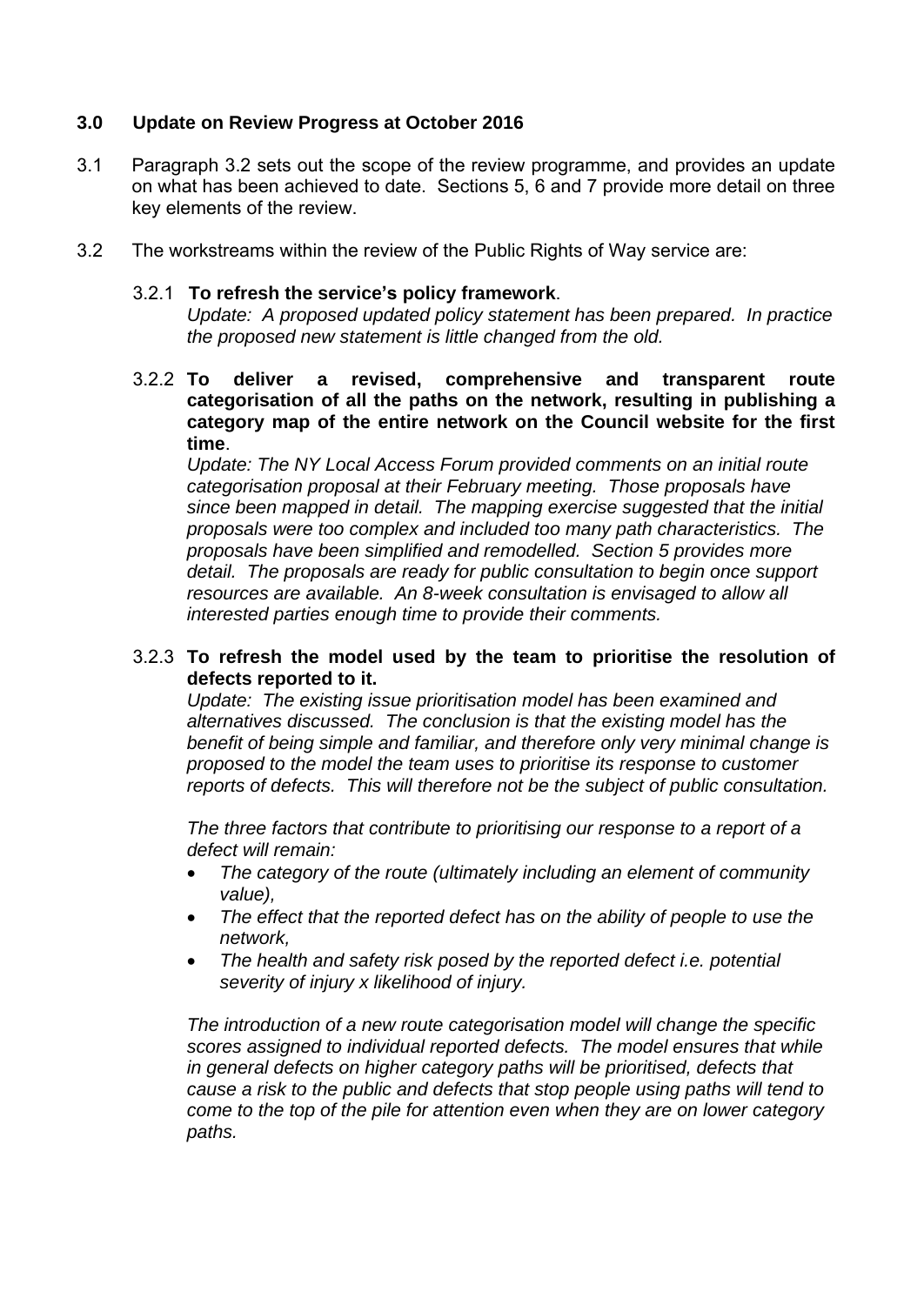3.2.4 **To revise all existing detailed work processes to ensure consistently efficient approaches are taken to reported network defects. New procedures will be developed for all of the 'volume' issue types reported by customers.** 

*Update: Work has been undertaken on almost all of the service's work processes. A more detailed update on this element of the review is provided in section 6 and the Forum is invited to comment on the direction of travel.* 

3.2.5 **To ensure that the service maximises the benefit from the continuing support of its existing group of countryside volunteers, by ensuring that the volunteer role is set out clearly within the new working procedures, and by ensuring that we manage our offer to the volunteers and other groups more efficiently.** 

*Update: All of the work undertaken to this point to develop revised working processes have included an important role for the countryside volunteers, and have brought the countryside volunteers into the flow of work processes. The task of working through the existing procedures has reinforced the desire*  within the service for countryside volunteers to play a key role in supporting *the service to work more efficiently.* 

#### 3.2.6 **To decide on the future of the team's core IT system.**

*Update: A systems appraisal has been undertaken and considered, but was not conclusive. NYCC Technology and Change has been asked to undertake a further comprehensive analysis of the current and future benefits of either maintaining and investing in the current system, or transferring to an alternative system that would need to be developed but that could offer significant potential synergies with the system currently used by NY Highways. In the meantime the team is continuing to use the current system.* 

3.2.7 **To explore the potential to make use of new IT functionality around managing volunteers, enforcement activity, mobile working and statutory reporting.** 

**To develop integrated on-line defect reporting for customers, to reduce administrative work and to provide better real time feedback for customers.** 

*Update: No progress has been made on these items as they are dependent on a decision regarding the team's core IT system. Both system options will be able to support these objectives.* 

3.2.8 **To examine how we can work with existing community and user groups who want to work on maintaining or improving the network. To set out our approach to requests from communities to improve the network to ensure consistency in response and that expectations are realistic.** 

*Update: Progress has been made to develop a pilot with the Lower Wharfedale Ramblers Group who are keen to support the service by undertaking practical maintenance and improvement tasks on the network within an area comprising 17 parishes. We hope that this pilot will inform our approach to improving the network. Further detail is provided in section 7.*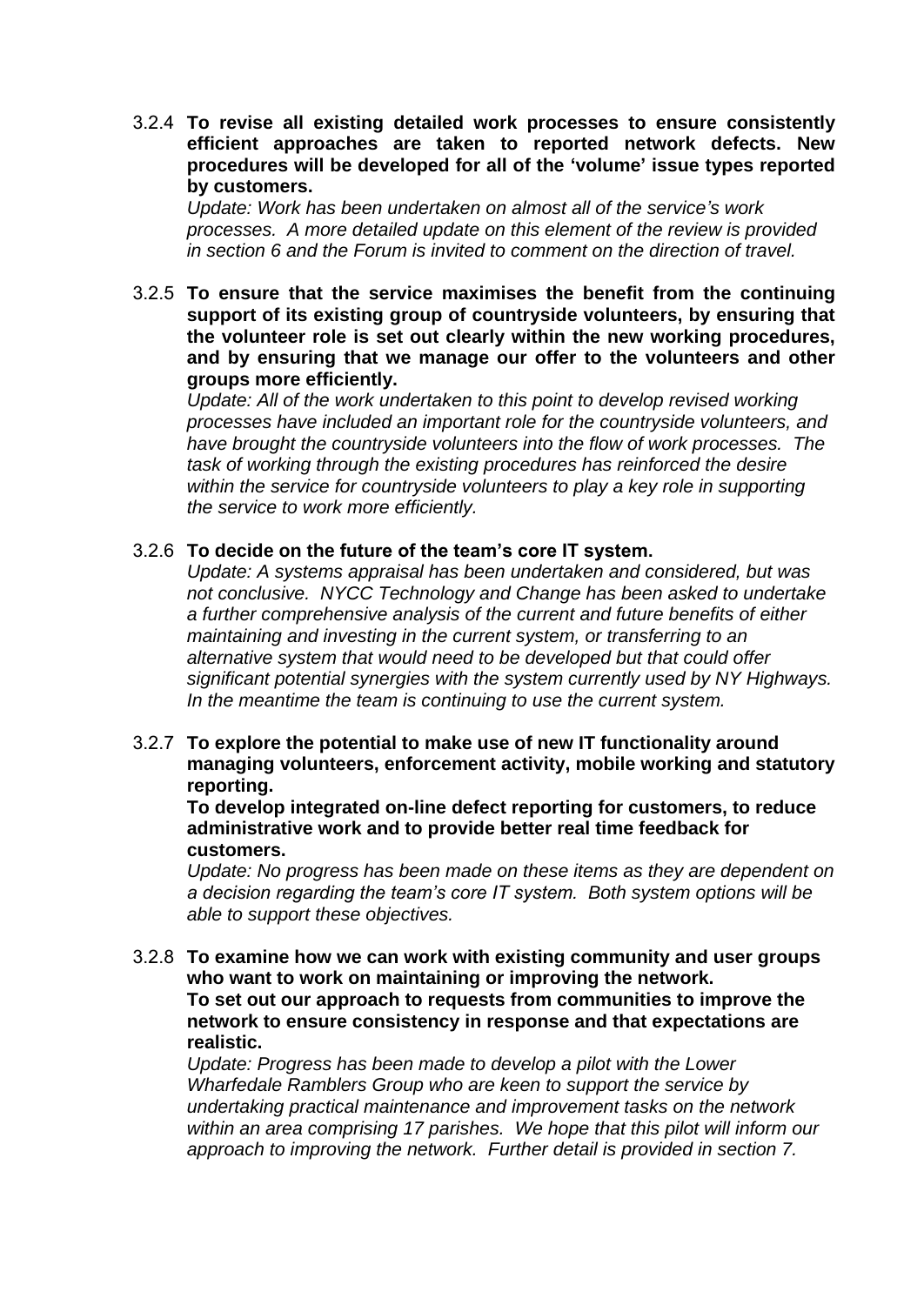## 3.2.9 **To set out a published statement of service standards.**

*Update: A statement of service standards will be developed and published once the prioritisation and new working processes have been implemented.* 

## **4.0 Review Timetable.**

4.1 While progress has been made, the review programme has fallen behind its initial timetable. The route categorisation work in particular has taken longer than expected due to technical difficulties in mapping the network and conflicting pressures within and outside the service area. Table 1 sets out a revised outline timetable for key expected activity relating to the route categorisation and process review elements of the review programme.

| Autumn 2016                         | Develop detailed proposals around the proactive seasonal<br>vegetation programme.                                                       |
|-------------------------------------|-----------------------------------------------------------------------------------------------------------------------------------------|
| Autumn 2016<br>to Winter<br>2016/17 | Public consultations on:<br>approach to route categorisation;<br>principles applying to the proactive seasonal vegetation<br>programme. |
| Winter<br>2016/17 to<br>Spring 2017 | Implementation of route categorisation, with knock on effect on<br>issue prioritisation.                                                |
| Through to<br>Summer<br>2017        | Ongoing programme of process reviews relating to the majority of<br>reported defects.                                                   |
| Through to<br>Summer<br>2017        | Implementation of process reviews, following agreement of a<br>categorisation model following public consultation.                      |
| 2017/18                             | Develop workable proposals on the detailed measurement of<br>community value.                                                           |

Table 1: Review programme – revised outline timetable

# **5.0 Approach to Route Prioritisation.**

5.1 Overview of the Proposed Approach to Route Categorisation

The aim is to assign and then publish a route category for every section of path across the network. We have considered a range of options, and propose the following model with the following key elements:

- We will continue to manage the network based on 'Links' sections of paths.
- Each link will have a category assigned.
- Eventually, a category banding will be assigned to each link based on a total points score which will be the sum of (a) a points score assigned for the characteristic of the route, and (b) a points score assigned for the value placed in the route by the community.
- We will assign a category banding to each link. This will be mapped and published on the website.
- The category will be assigned based on the distribution of scores once all links have been scored, and on the capacity level within the service.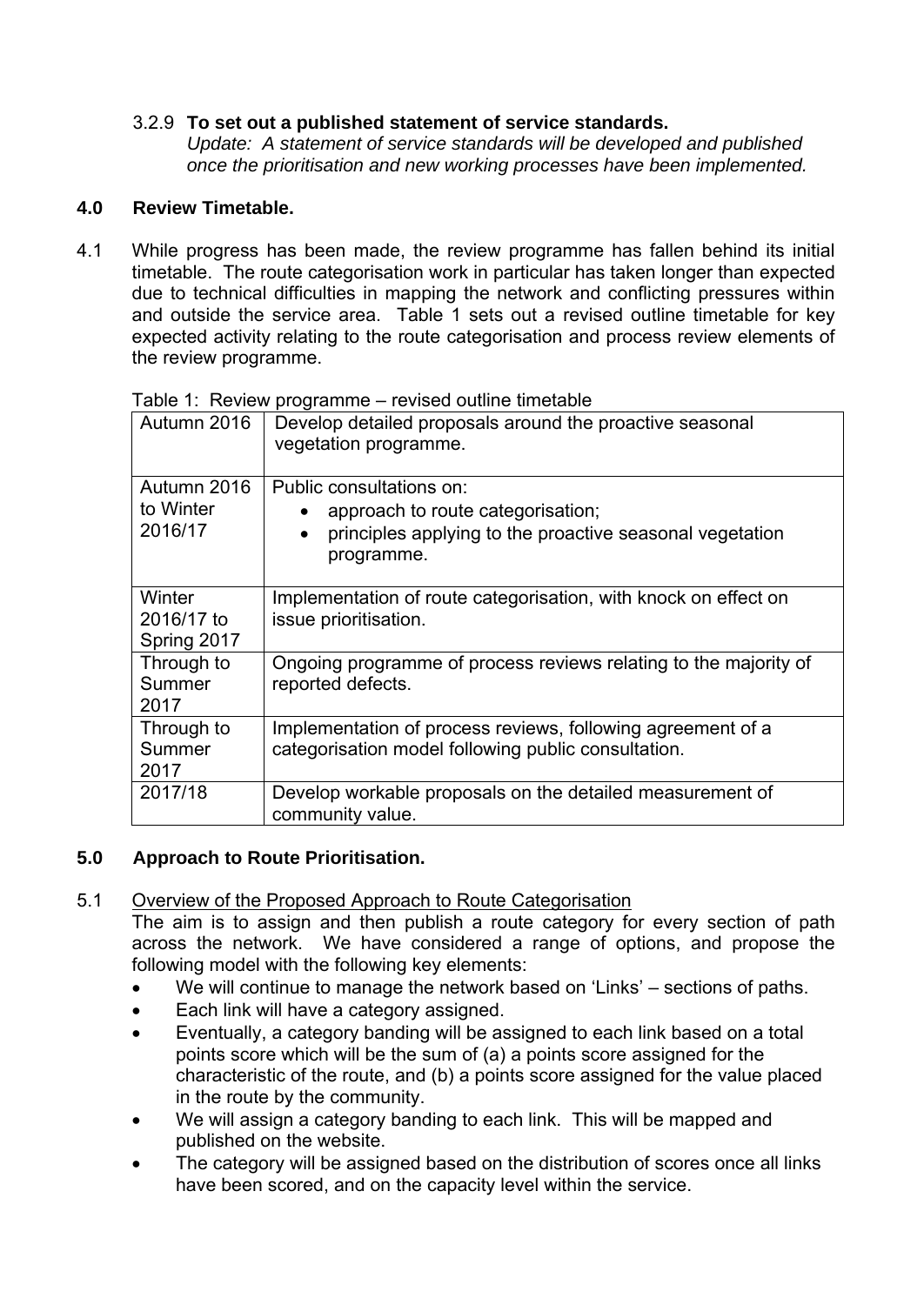- The category rating will then form part of the issue prioritisation model.
- 5.2 This approach has been proposed because we think:
	- (a) that it is a transparent approach to assessing the entire network;
	- (b) that the inclusion of community value in the model will focus attention and resource onto parts of the network that will provide greatest benefit and value per pound spent.
	- (c) that it provides a means to alter obviously perverse and incorrect categorisations over time.
- 5.3 While we believe that the aim to measure and include community value remains valid, measuring the value that different communities place on different types of footpath is complex. We will need to define what we mean by community value and how to measure it objectively.
- 5.4 Therefore, the intention is to initially implement the new route categorisation based on the characteristic score alone. Then over time we would seek to add a measure of community value into the model in a way that provides real differentiation between routes which are genuinely valued above others.
- 5.5 Detailed Route Prioritisation Proposals: Characteristics

Table 2 contains the proposed characteristic scores to be applied. It shows the type of characteristic that we consider important, how that characteristic is to be defined, and the score linked to each defining characteristic. Many paths and sections of route are multi-faceted in nature and could fall into more than one of the defining characteristics set out below. It would be possible to give a multi-faceted section or path points for each of its characteristics. However this would make the model much more complex. Therefore we have opted for a 'key characteristic' model that will assign one score to each path based on its highest scoring characteristic. The characteristics chosen have the advantage of being factually objective. They can all be mapped using currently available datasets.

| <b>Path characteristic</b>    | Defined by / as                                                                                                                                                                                                                                                                                                                                                            | <b>Score</b> |
|-------------------------------|----------------------------------------------------------------------------------------------------------------------------------------------------------------------------------------------------------------------------------------------------------------------------------------------------------------------------------------------------------------------------|--------------|
| <b>National Trail</b>         | Defined by Natural England                                                                                                                                                                                                                                                                                                                                                 | 10           |
| <b>National Cycle Network</b> | Defined by Sustrans                                                                                                                                                                                                                                                                                                                                                        |              |
| Safe routes to schools        | Rights of Way that coincide with the SRTS network. Only<br>included within 3km of secondary school and 2km of<br>primary schools. Usually surfaced routes providing<br>alternative direct pedestrian / cycle route from population<br>centres to schools avoiding busy roads or roads without a<br>footway. Just that section of the route defined as a SRTS<br>scores 10. |              |
| Routes within urban           | Routes mostly within a development limit of service                                                                                                                                                                                                                                                                                                                        |              |
| areas                         | centres/large villages. The whole length of the route is<br>classed as a 10.                                                                                                                                                                                                                                                                                               |              |
| NYCC promoted routes          | A number of routes promoted by NYCC. This list will be<br>subject to review over time                                                                                                                                                                                                                                                                                      | 8            |

Table 2: Path characteristic scores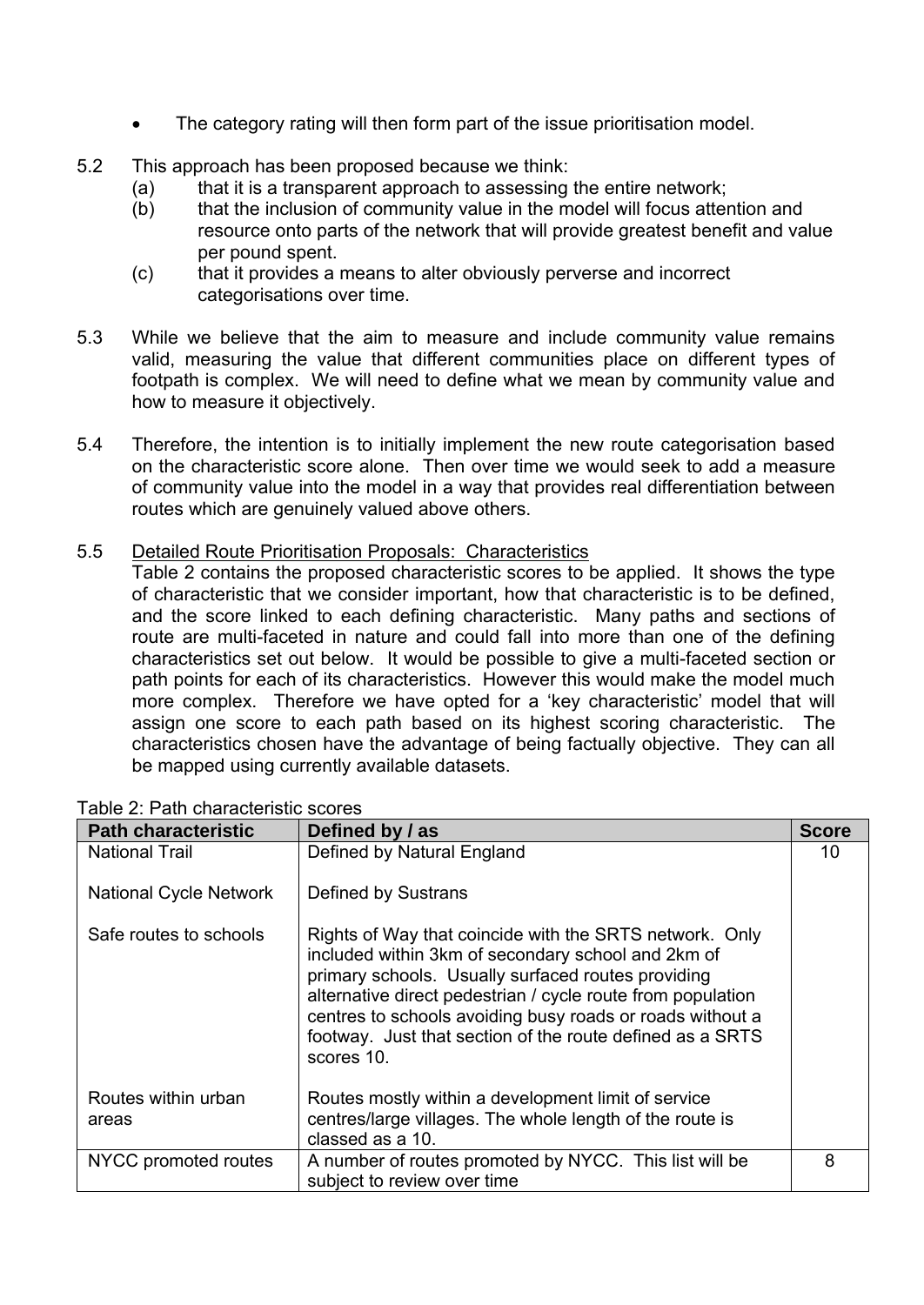| Routes within 1km of<br>urban fringe     | Routes that lie within 1km of the development limit of<br>service centres/large villages. The whole length of the route<br>scores 8.                                                                                          |   |
|------------------------------------------|-------------------------------------------------------------------------------------------------------------------------------------------------------------------------------------------------------------------------------|---|
| Multi-user trails                        | Largely barrier free, surfaced strategic routes that can be<br>used by walkers but which are also good for cyclists and<br>horse riders either linking communities or over 5km in<br>length. For example Nidderdale Greenway. |   |
| Routes within 1km of<br>village centres. | Paths that lie within a radius of 1km from a village centre.<br>The whole length of the route scores 6.                                                                                                                       | 6 |
| Routes within AONBs                      | As defined by Natural England                                                                                                                                                                                                 |   |
| Routes along main rivers<br>and canals   | As defined by the Environment Agency                                                                                                                                                                                          |   |
| Routes avoiding A and B<br>class roads   | Routes within 50m of an A or B class road that run parallel<br>and offer an alternative route.                                                                                                                                |   |
| Routes onto access land                  | As defined by Natural England                                                                                                                                                                                                 |   |
| Other routes                             | Routes that don't have any of the other characteristics                                                                                                                                                                       | 4 |

- 5.6 The modelling undertaken has not pointed to any obviously unreasonable or perverse results overall. The Local Access Forum, while understanding the benefits of operating within a 'strong' model, felt it desirable for officers to have a degree of flexibility at the local level. We therefore intend to develop and operate a mechanism by which officers can amend path category scores within the model in order to recognise specific local characteristics and amend any obvious local anomalies.
- 5.7 Table 3 illustrates the proposed breakdown of the network into four category bandings:

| <b>Path characteristic</b>    | Length (km) | <b>Characteristic</b><br><b>Score</b> | <b>Path Categorisation</b> |
|-------------------------------|-------------|---------------------------------------|----------------------------|
| <b>National Trail</b>         | 87.5        | 10                                    | Category A (15.1%)         |
| <b>National Cycle Network</b> | 260.2       | 10                                    |                            |
| Safe routes to schools        | 411.7       | 10                                    |                            |
| Routes within urban areas     | 161.7       | 10                                    |                            |
| NYCC promoted routes          | 609.7       | 8                                     | Category B (21.4%)         |
| Multi-user trails             | 65.3        | 8                                     |                            |
| Routes within 1km of          | 633.5       | 8                                     |                            |
| urban fringe                  |             |                                       |                            |
| Routes within 1km of          | 2211.6      | 6                                     | Category C (45.9%)         |
| village centres.              |             |                                       |                            |
| <b>Routes within AONBs</b>    | 411.8       | 6                                     |                            |
| Routes along main rivers      | 74.1        | 6                                     |                            |
| and canals                    |             |                                       |                            |
| Routes avoiding A and B       | 4.5         | 6                                     |                            |
| class roads                   |             |                                       |                            |
| Routes onto access land       | 102.8       | 6                                     |                            |

Table 3: Path Characteristic Categorisation.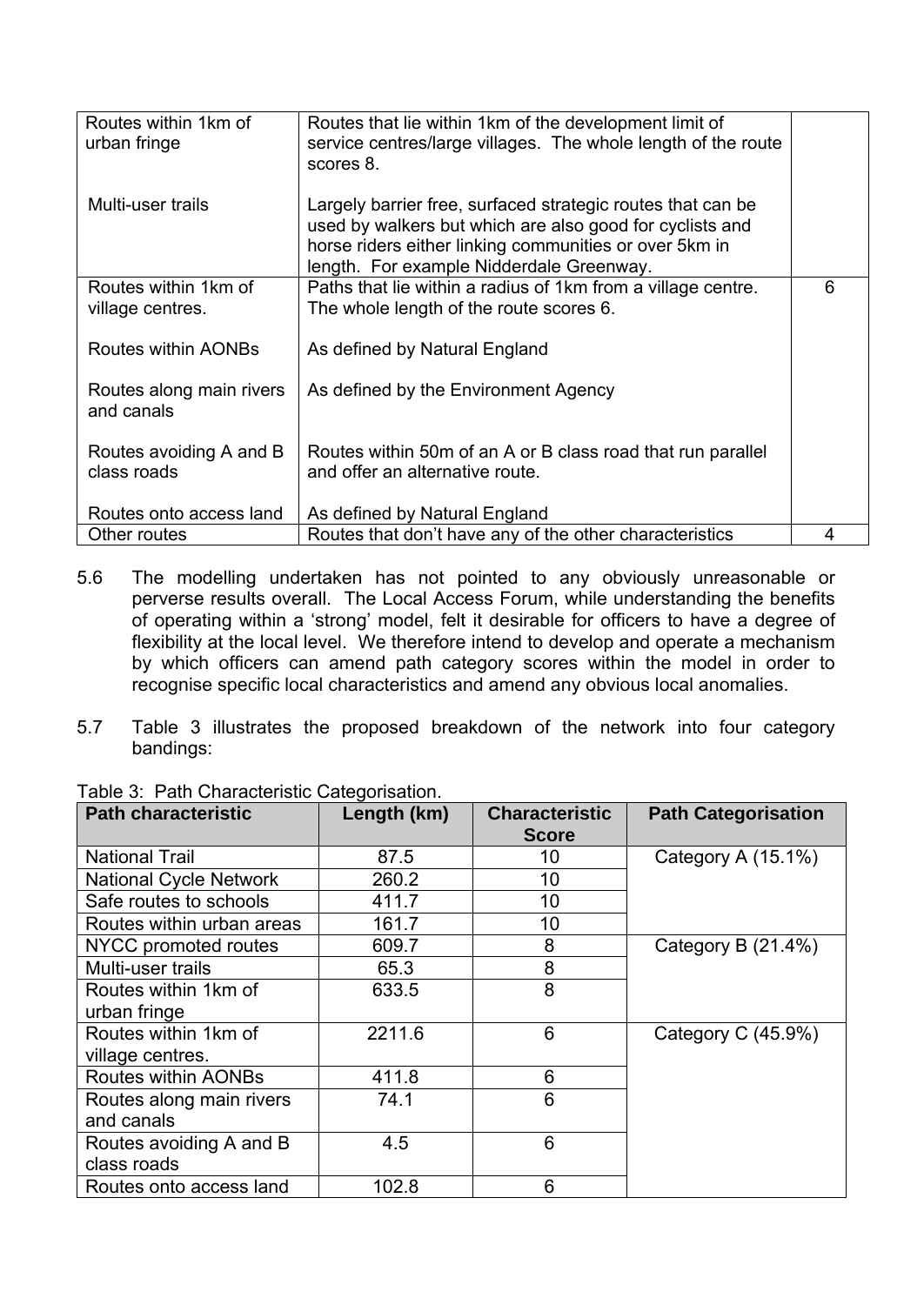| Other routes | 1077.5      | Category D (17.6%) |
|--------------|-------------|--------------------|
|              |             |                    |
| $\tau$ otal  | 6112<br>. . | 100%               |

#### **6.0 Review of Working Procedures.**

- 6.1 One objective of the review is to ensure that the newly structured team has clear and consistent procedures in place to prioritise cases, resolve cases on the ground, and review, close or resolve the backlog of cases.
- 6.2 To this end, work is being undertaken on a rolling programme of procedure reviews. Some procedures exist but are outdated and have fallen into disuse. Work has been undertaken to review the service's approach to the following issue types:
	- a) Ploughing and cropping
	- b) Obstruction / approach to enforcement
	- c) Furniture gates and stiles
	- d) Signposting
	- e) Waymarking
	- f) Seasonal vegetation
	- g) Bridge inspection

Defect reports falling broadly within these categories make up about 85% of the reports received by the PRoW team.

- 6.3 A number of proposals have emerged on how to deal with defects better in future:
	- a) We will triage reports initially in order to prioritise them more consistently and close out cases that are invalid.
	- b) We will seek to ensure that work is undertaken at the appropriate level within the team – for example by making more use of Technical Administrative resource, and by passing cases on to PRoW team officers only when full information is available.
	- c) Volunteers will be asked to undertake activities that help the service react to defects reported to us – in particular undertaking site inspections to act as the service's 'eyes and ears' on the ground.
	- d) Volunteers will become an integral part of the thinking of team staff when faced with an issue to resolve, and staff will use volunteers more consistently.
	- e) We will ask landowners to take more responsibility.
	- f) We will move to enforcement action more quickly within the procedures. We cannot afford to go back and forth numerous times before taking action or requiring landowners to undertake necessary works.
- 6.4 To provide an example of the sort of issues we are considering, Table 4 sets out the approach envisaged to deal with reports of routes obstructed due to ploughing and cropping activities. This includes desired outcomes together with potential risks and issues to consider at each step. The table shows that we will seek to have the appropriate officers undertake appropriate work, seek to reduce the need for officers to undertake site inspections and visits, and place more emphasis on landowners to do what they should be doing.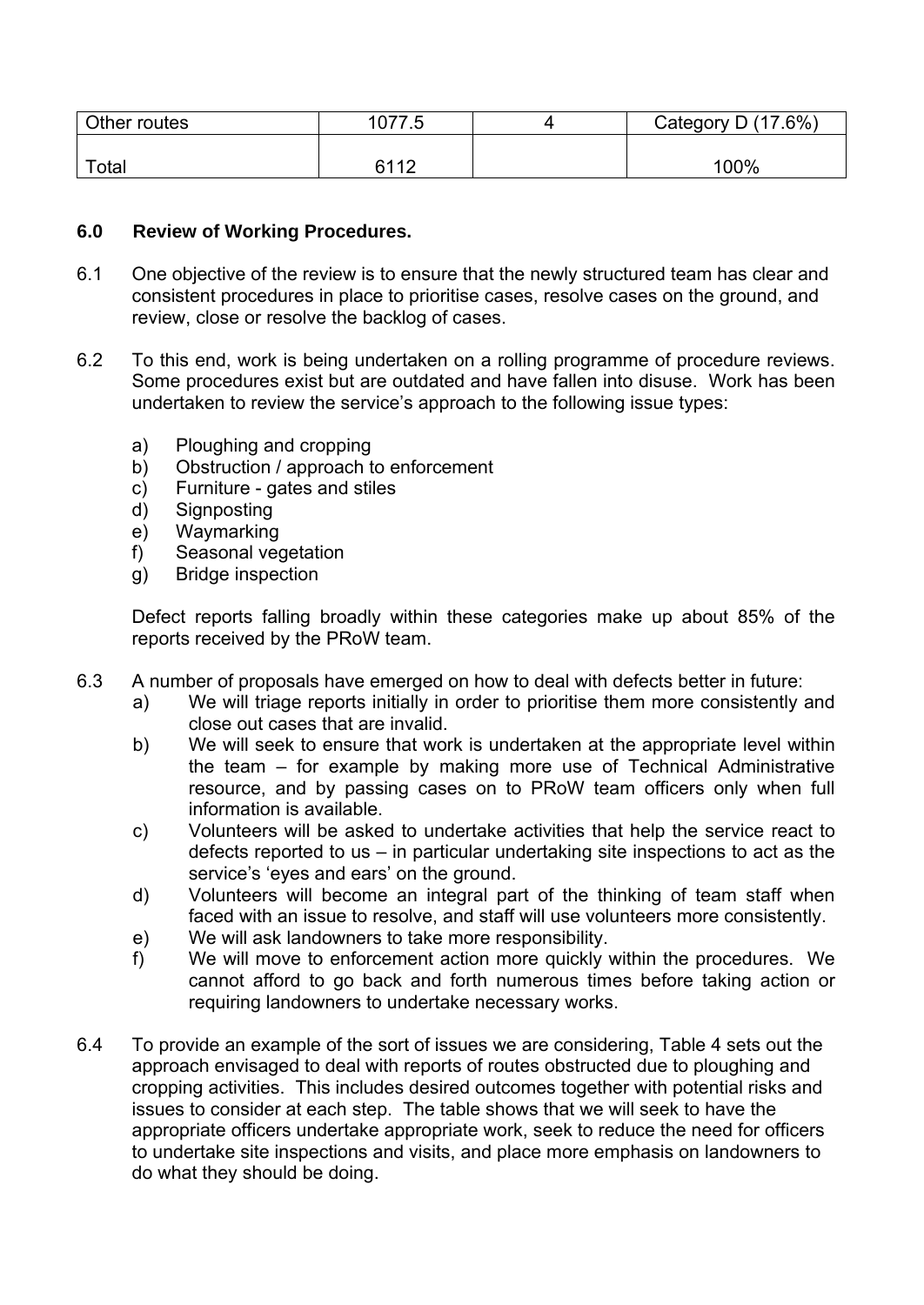Table 4: Ploughing and Cropping draft processes.

| . oagg and oropping drait proceeded<br><b>Step</b>                                                                                                                                                                                                                                                                                             | <b>Outcome, issues and risks</b>                                                                                                                                                                                                                                                        |
|------------------------------------------------------------------------------------------------------------------------------------------------------------------------------------------------------------------------------------------------------------------------------------------------------------------------------------------------|-----------------------------------------------------------------------------------------------------------------------------------------------------------------------------------------------------------------------------------------------------------------------------------------|
| Customer sends a report of a P&C issue<br>on the network, logged accurately within<br>the system.                                                                                                                                                                                                                                              | There is scope to encourage customers to<br>send us a photo of the issue? This would<br>reduce need for inspection.<br>Potential to improve the advice offered on<br>the NYCC website.                                                                                                  |
| Initial screening undertaken by Technical<br>Administrative staff instead of PRoW team<br>officers. Is there a photo, is the report<br>valid, do we know the landowner details?                                                                                                                                                                | Desire to ensure that as much information is<br>available as possible before PRoW team<br>officers gets involved in a case                                                                                                                                                              |
| If landowner not known PRoW team officer<br>tries to find the information.                                                                                                                                                                                                                                                                     | Potential to put less effort into this activity<br>for low priority paths.                                                                                                                                                                                                              |
| A standard letter is sent to the Landowner<br>where known asking them to reinstate<br>within 14 days. Ask them to send us a<br>dated photo once they have undertaken<br>any reinstatement work, and inform them<br>of intention to take enforcement action to<br>reinstate the route and seek to recover<br>costs and to inform Rural Payments | We are going to take reports that appear<br>valid at face value and contact known<br>landowners without prior inspection. Risk<br>that the report is incorrect. A proportion of<br>cases will be resolved through this action<br>alone.<br>Potential to stop after this point and close |
| Agency of the situation.                                                                                                                                                                                                                                                                                                                       | the case for low priority paths. Is it<br>appropriate to enforce P&C issues on low<br>priority paths?                                                                                                                                                                                   |
| Depending on response (if any), volunteers<br>carry out a site inspection within an<br>appropriate time period, take a photo and<br>report on site condition.                                                                                                                                                                                  | Reduces the need for multiple visits.<br>Confirms issue either exists or has been<br>resolved.                                                                                                                                                                                          |
| If path has been reinstated send thank you<br>letter and record for proactive work in<br>future seasons.                                                                                                                                                                                                                                       | We may wish to undertake proactive work<br>with landowners in future seasons where<br>there have been issues reported.                                                                                                                                                                  |
| If path has not been reinstated and<br>remains blocked then pass case to PRoW<br>team officers for review and decision on<br>whether enforcement is in public interest.                                                                                                                                                                        | There are occasions when it may not be in<br>public interest.                                                                                                                                                                                                                           |
| If so undertake enforcement action and<br>seek to recover costs. Inform RPA and<br>record on P&C spreadsheet for proactive<br>work in future seasons                                                                                                                                                                                           |                                                                                                                                                                                                                                                                                         |

## **7.0 Working with third party volunteer groups**

7.1 The service is keen to find a way to tap into the enthusiasm and energy of existing groups of volunteers who have expressed an interest in supporting the maintenance and improvement of the network in their local areas. The objectives of the developing pilot project described briefly below is to ensure that groups of volunteers can work on the network safely and legally, that the service can maintain a degree of direction and quality control over work being undertaken, and that the engagement